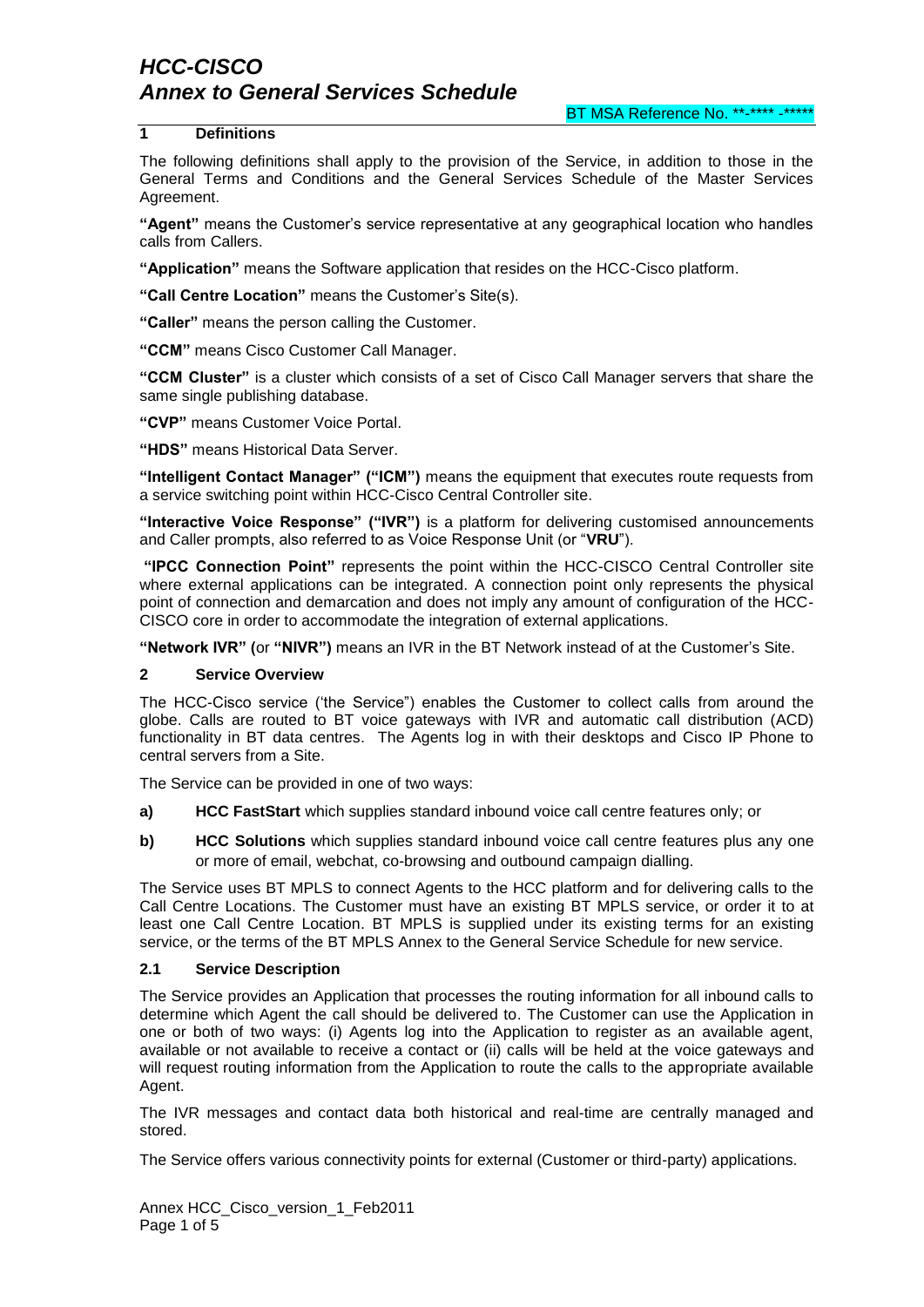BT MSA Reference No. \*\*-\*\*\*\* -\*\*\*\*\*

The standard Service consists of the following components:

- Design
- Deployment, testing and implementation
- Operational management
- 24 x 7 support
- Minor and major additions, deletions, and changes and configuration management
- Five days training for up to six employees

### **2.2 Additional Services (Options)**

The Customer can order some or all of the following components at additional charge:

- Interface to Customer ACD
- Local Voice Gateway at Customer Site
- Dedicated Voice/VXML gateways in BT"s data centre
- ACD voice Agent License
- Professional Services

### **3 Service Delivery**

The Operational Service Date (OSD) occurs when BT has completed the following actions:

- Created the Customer environment on the HCC-Cisco platform
- Provided the Customer with administrative usernames and passwords if applicable
- Provided the Customer with access to and documentation for administrative tools and service management
- End-to-end testing
- Implemented any additional options specified on the Order

#### **4 Service Management Boundary (SMB)**

The SMB of HCC-Cisco for voice connectivity is the Voice Gateway at the BT Data Centre.

The boundary of the Service for data connectivity is the designated firewalls at the BT data centres. This applies to and includes provisioning, maintenance and management of all elements up to this SMB. These elements include: ICM servers, CVPs, Voice Gateways, web and email servers, domain controllers, databases, network switches/nodes and designated firewalls.

#### **5 The Customer's Responsibilities**

The Customer is responsible for providing:

- (a) All Agent/supervisor desktops and/or peripherals, including headsets, wallboards, IP phones and softphones, and all associated licenses
- (b) LAN at the Call Centre Location(s) enabled with quality of service to provide suitable voice quality and service for all phones and CTI-enabled desktops
- (c) WAN equipment
- (d) WAN configuration
- (e) Sufficient capacity in its network to handle expected volumes of voice traffic
- (f) the log of Call Data Records (CDRs) of all PSTN voice calls originating from or terminating to Call Centre Location(s) in India to the relevant government agencies in India as and when required under the Customer"s Other Service Provider (OSP)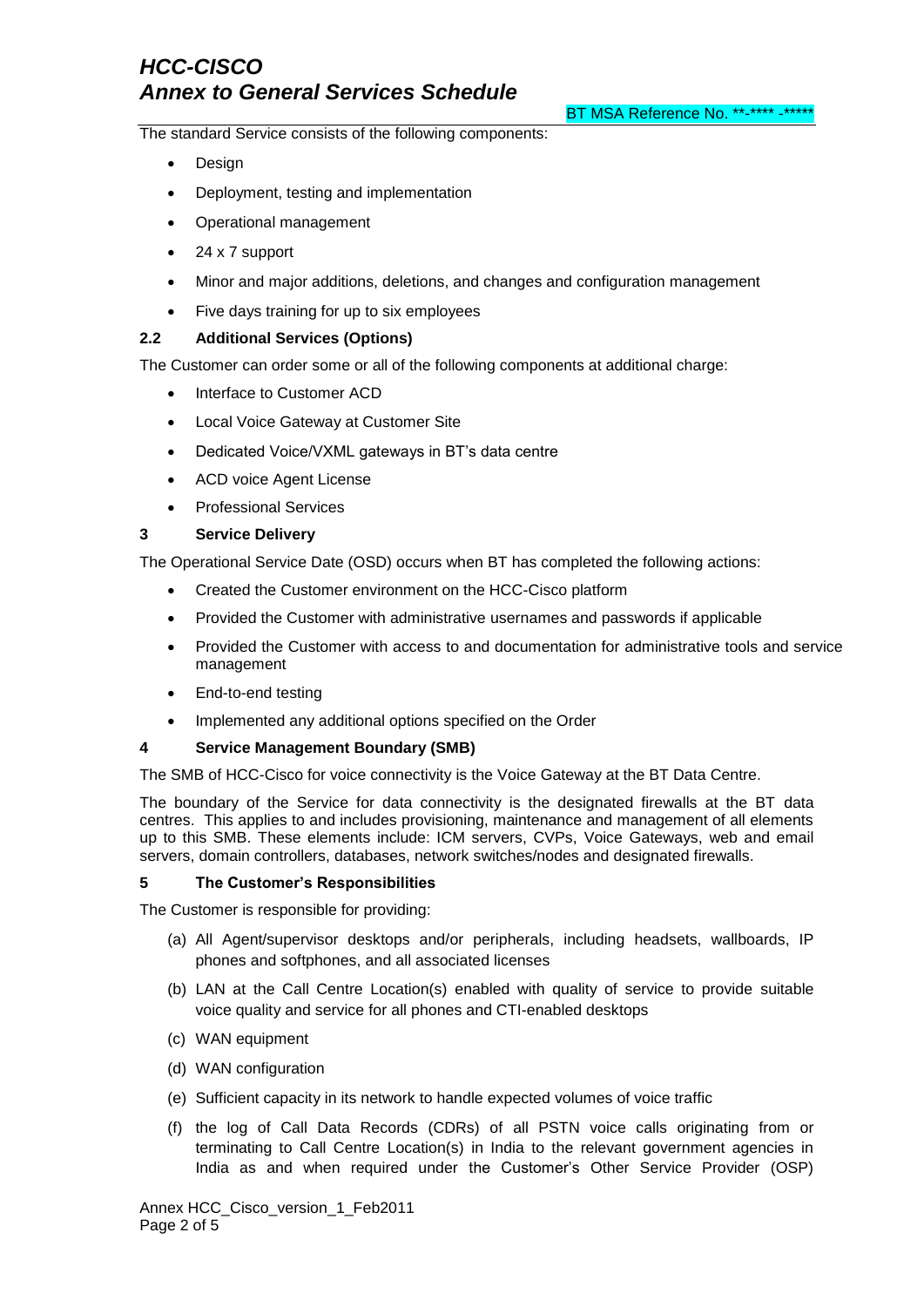BT MSA Reference No. \*\*-\*\*\*\* -\*\*\*\*\*

registration with the Department of Telecommunications in India, which is a mandatory requirement for all BPOs/call centres in India.

#### **6 Charges and Payment Terms**

**6.1** The Charges for the Service will be stated on the Order and will comprise some or all of the following components:

| <b>Product</b>                                                              | One time     | <b>Recurring</b> | <b>Notes</b>                                       |
|-----------------------------------------------------------------------------|--------------|------------------|----------------------------------------------------|
| <b>HCC Platform Service</b><br>Charge                                       | Installation | Monthly          | <b>Overall Service Charge</b>                      |
| <b>HCC CCM</b>                                                              | Installation | Monthly          | Call Manager                                       |
| <b>HCC CCM Interface</b>                                                    | Installation | Monthly          | Interface to Client Call Manager                   |
| <b>HCC</b><br>Voice<br>Agent/Supervisor<br>License                          | <b>NA</b>    | Monthly          | Voice Agent/Supervisor License                     |
| <b>HCC</b><br>Web<br>Agent<br>License                                       | <b>NA</b>    | Monthly          | Web Collaboration Agent License                    |
| <b>HCC</b><br>Email<br>Agent<br>License                                     | <b>NA</b>    | Monthly          | <b>Email Agent License</b>                         |
| <b>HCC Outbound Agent</b><br>License                                        | <b>NA</b>    | Monthly          | Outbound Campaign Dialer port                      |
| Administrative<br><b>HCC</b><br>Web User License                            | <b>NA</b>    | Monthly          | Webview reporting user                             |
| Administrative<br><b>HCC</b><br>Workstation (including<br>50 user licenses) | Installation | Monthly          | Dedicated HDS/Webview server                       |
| HCC Voice Gateway<br>E1/T1                                                  | <b>NA</b>    | Monthly          | Inbound E1/T1 interface at shared<br><b>BT VGW</b> |
| <b>HCC IVR/Queuing Port</b>                                                 | <b>NA</b>    | Monthly          | <b>CVP IVR/Queuing port</b>                        |
| Training                                                                    | Installation | <b>NA</b>        | 5-days for maximum 6 attendees                     |

**6.2** The Charges for the Optional Services will be stated on the Order and will comprise some or all of the following components:

| <b>Product</b>                 | One time     | Recurring | <b>Notes</b>                                                                    |
|--------------------------------|--------------|-----------|---------------------------------------------------------------------------------|
| HCC ICM TDM ACD<br>interface   | Installation | Monthly   | Interface to Client ACD                                                         |
| <b>HCC Local VGW</b>           | Installation | Monthly   | Local Voice Gateway at Customer<br>Site                                         |
| HCC ACD Voice Agent<br>License | <b>NA</b>    | Monthly   | ACD voice agent license                                                         |
| <b>Professional Services</b>   | Installation | <b>NA</b> | Based on bespoke requirements<br>using BT Professional Services at<br>day rates |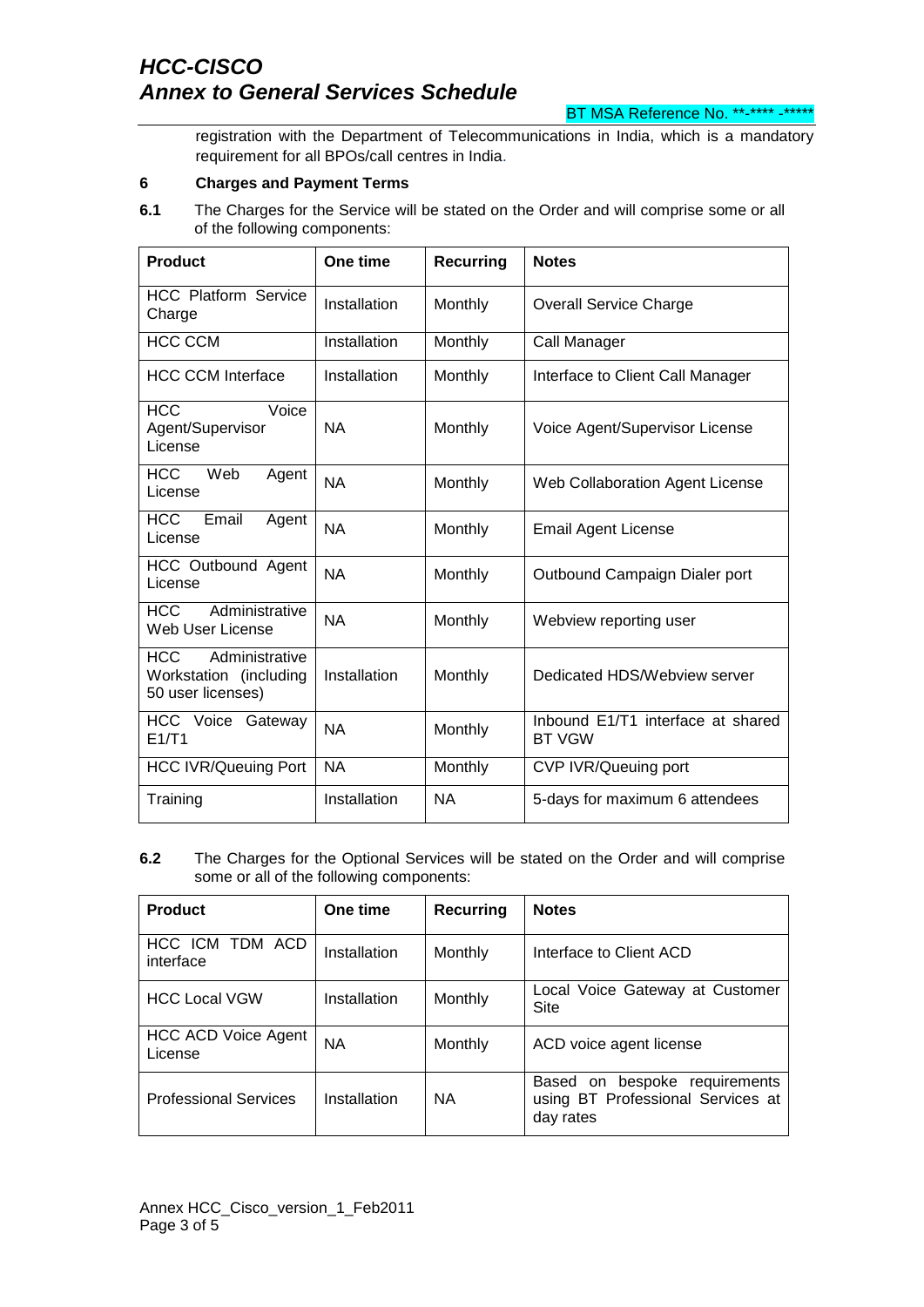#### BT MSA Reference No. \*\*-\*\*\*\* -\*\*\*\*\*

- **6.3** Professional Services requirements in addition to the initial system build and BT data centre integration work will be subject to the additional Charges stated on the Order, and will be provided under the terms of a separate annex to the Professional Services Schedule of the MSA.
- **6.4** If the Customer"s requirements or forecasts change, BT reserves the right to charge the additional Charges stated on the Order.

#### **7 Service Levels**

The Service Levels set out in the General Service Schedule do not apply to this Service. The following service levels apply for Application Availability.

Application Availability is the percentage of time during a Month that the Application is available. For the purpose of measuring Application Availability, the Service is deemed to be unavailable if the Application prevents 20% (twenty per cent) or more calls being delivered to a Call Centre Site or Network IVR.

The Application Availability target is for the Application to be available at least 99.80% of the time in any Month.

BT will provide a report each Month showing the Application Availability performance against target. If the Application Availability target is not met in any Month, then the Customer may claim a Service Credit for each affected Site as set out in the table below.

| Application Availability for Inbound Voice<br><b>Contacts</b> | <b>Service Credits (% of Monthly</b><br>Recurring Charges for the<br>affected Site.) |
|---------------------------------------------------------------|--------------------------------------------------------------------------------------|
| $> 99.00\%$ and $< 99.80\%$                                   | $1\%$                                                                                |
| $> 98.00\%$ and $\leq 99.00\%$                                | 1.5%                                                                                 |
| $\leq$ 98.00%                                                 | 2%                                                                                   |

- **7.1** Application Availability will not be measured;
	- (a) if the Customer asks BT to test the Service although no incident has been detected and/or reported;
	- (b) if the Service has been modified or altered in any way by the Customer or at the Customer"s request;
	- (c) during Planned Maintenance;
	- (e) for incidents due to any Customer performed network configurations not approved by BT;
	- (f) for changes or alterations made other than by BT to the Service or to BT Equipment, connections, routing plan, applications or test equipment, or the mapping of applications;
	- (g) if an incident is reported and BT cannot confirm that an incident exists after performing tests;
	- (h) if calls are blocked due to the Customer"s failure to order sufficient MPLS bandwidth;
	- (i) if calls cannot be routed using the Customer"s specific routing on the BT"s HCC-Cisco Application, but are routed using default routing; or
	- (j) any outages due to upgrades, requested by the Customer that cannot be performed during the regularly scheduled maintenance windows.
- 7.2 General Exclusions
- 7.2.1 Service Credits are limited to the amounts set out in the table above and are the Customer"s sole right and remedy if BT does not meet the Service Levels.
- 7.2.2 Only BT"s measurements shall be used to calculate Service Credits.

Annex HCC\_Cisco\_version\_1\_Feb2011 Page 4 of 5